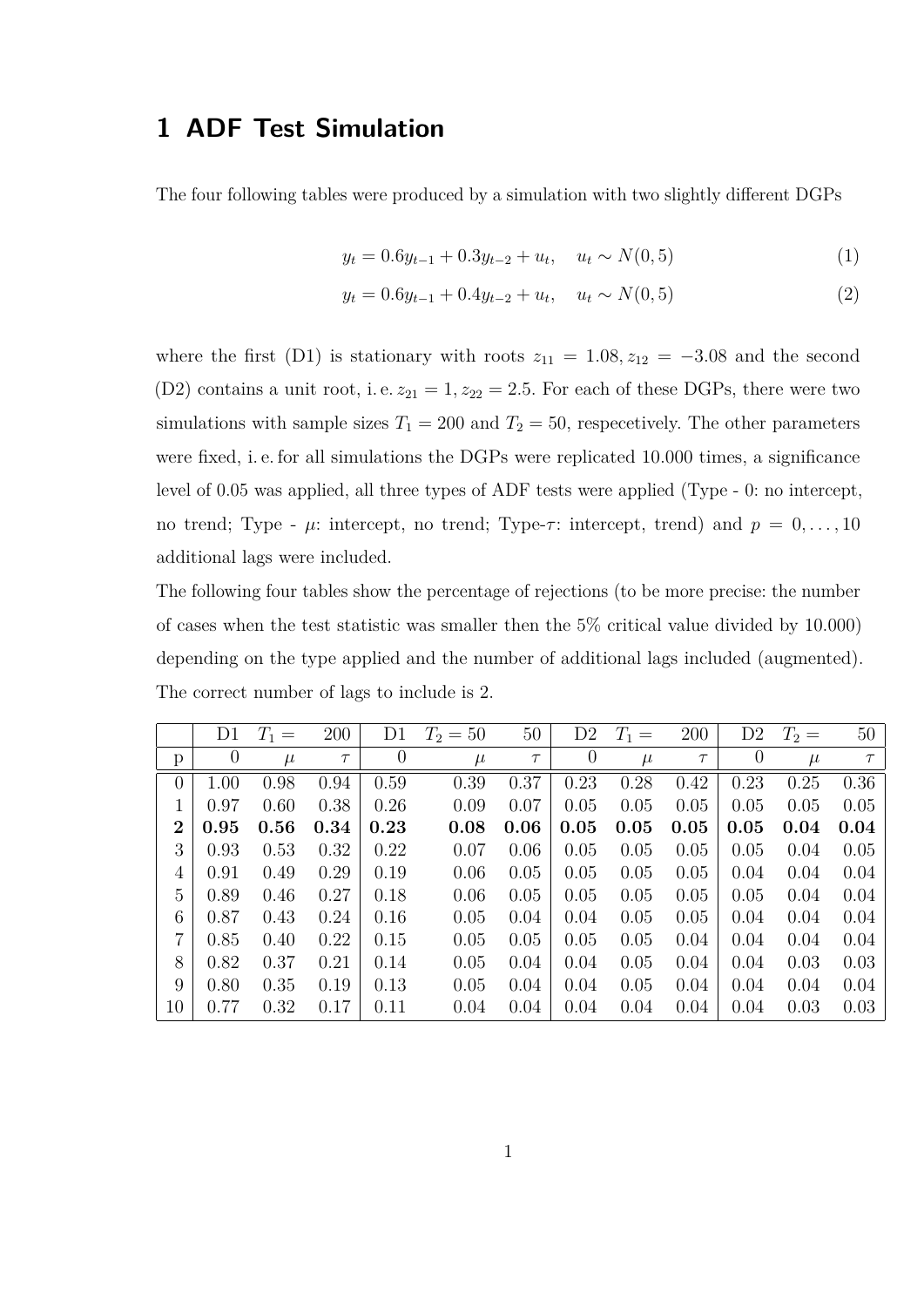Before going into the interpretation, remember that the ADF test has the containment of a unit root under the null and remember the statistical measures for test outcomes

|                      | DGP is $H_0$ ( $H_0$ is true)                    | DGP is not $H_0$ ( $H_0$ is false)                            |
|----------------------|--------------------------------------------------|---------------------------------------------------------------|
| Test points to $H_1$ |                                                  | false positive $(type-I)$ true negative (sensitivity / power) |
|                      | Test points to $H_0$ true positive (specificity) | false negative (type-II)                                      |

and realize that inclusion of 2 lags is optimal for the test design. This means that D1 corresponds to true  $H_1$  while D2 corresponds to true  $H_0$ . Interpretation:

- D1-200: With increasing lags, the percentage of rejections decreases. By correctly specifing the test (type-0 and  $p = 2$ ), in 95% of the cases the test decides correctly. In the case of the other test types, one looses rejections.
- D1-50: In small samples (time series of length 50) the number of rejections is quite low although it is a stationary time series. Even in the correct specification scenario, one has only 23% rejections.
- D2-200/D2-50: By defining  $\alpha = 0.05$ , we restrict type-I error to be bounded by *α*. This is the case here. Only in 5% of all test applications the test points to a stationary time series although it contains a unit root (except in the case of not including lags at all for which there are high rejection rates).